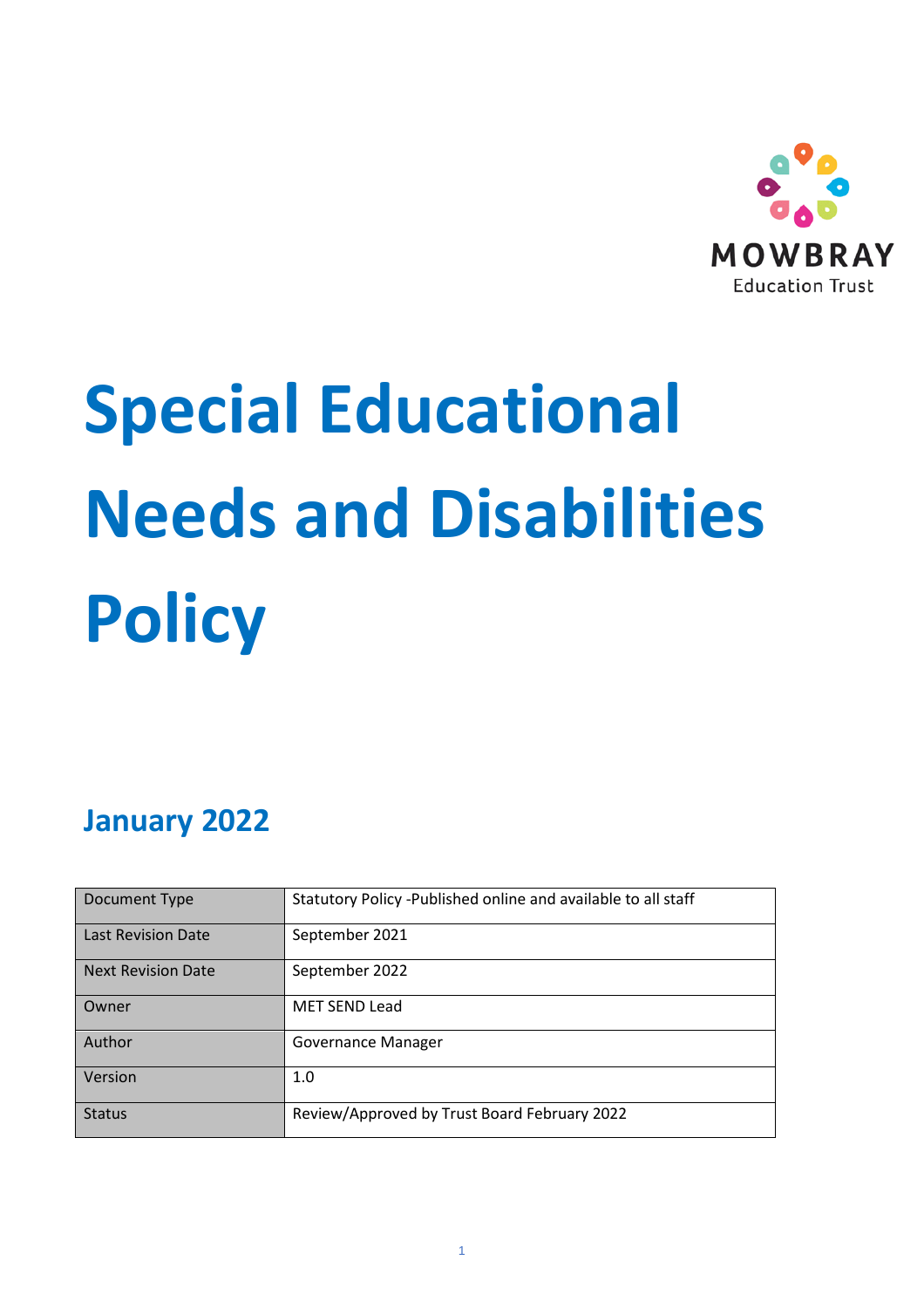## **Contents**

#### <span id="page-1-0"></span>**This policy applies to the following schools**

| Ab Kettleby Primary School     |  |  |  |  |
|--------------------------------|--|--|--|--|
| <b>Brownlow Primary School</b> |  |  |  |  |
| <b>Sherard Primary School</b>  |  |  |  |  |
| Somerby Primary School         |  |  |  |  |
| The Grove Primary School       |  |  |  |  |
| John Ferneley College          |  |  |  |  |

## <span id="page-1-1"></span>**1. Aims**

At Mowbray Education Trust we believe that all children are entitled to an appropriate and high quality education regardless of need. Our SEND policy aims to support school teams to realise the Trust vision of Children First and place their education and wellbeing at the centre of decision making.

This policy will advise how the settings within the Trust support and make provision for pupils with special educational needs and disabilities (SEND)

We consider every teacher to be a teacher of every child, including those with special educational needs and disabilities. We have the highest aspirations and expectations for all children, including those with special educational needs. In fulfilling these aims we believe that pupils will achieve their best, become confident, independent individuals living fulfilling lives and make a successful transition to their next phase of education or employment.

We aim to achieve a community where parents, those working in school and specialists have a mutual trust and confidence in each other, created through clear, consistent approaches to communication and collaborative working, to ensure the best outcomes for children with SEND**.**

Each school provides a broad and balanced curriculum for all children. The Early Years Foundation Stage and National Curriculum are our starting point for planning quality first teaching, which meets the specific needs of individuals and groups of children. When planning, teachers set suitable learning challenges and respond to children's diverse learning needs by differentiating work appropriately with a suitable level of support and challenge. Some children have barriers to learning and this may mean they have special needs that will require particular action by the school.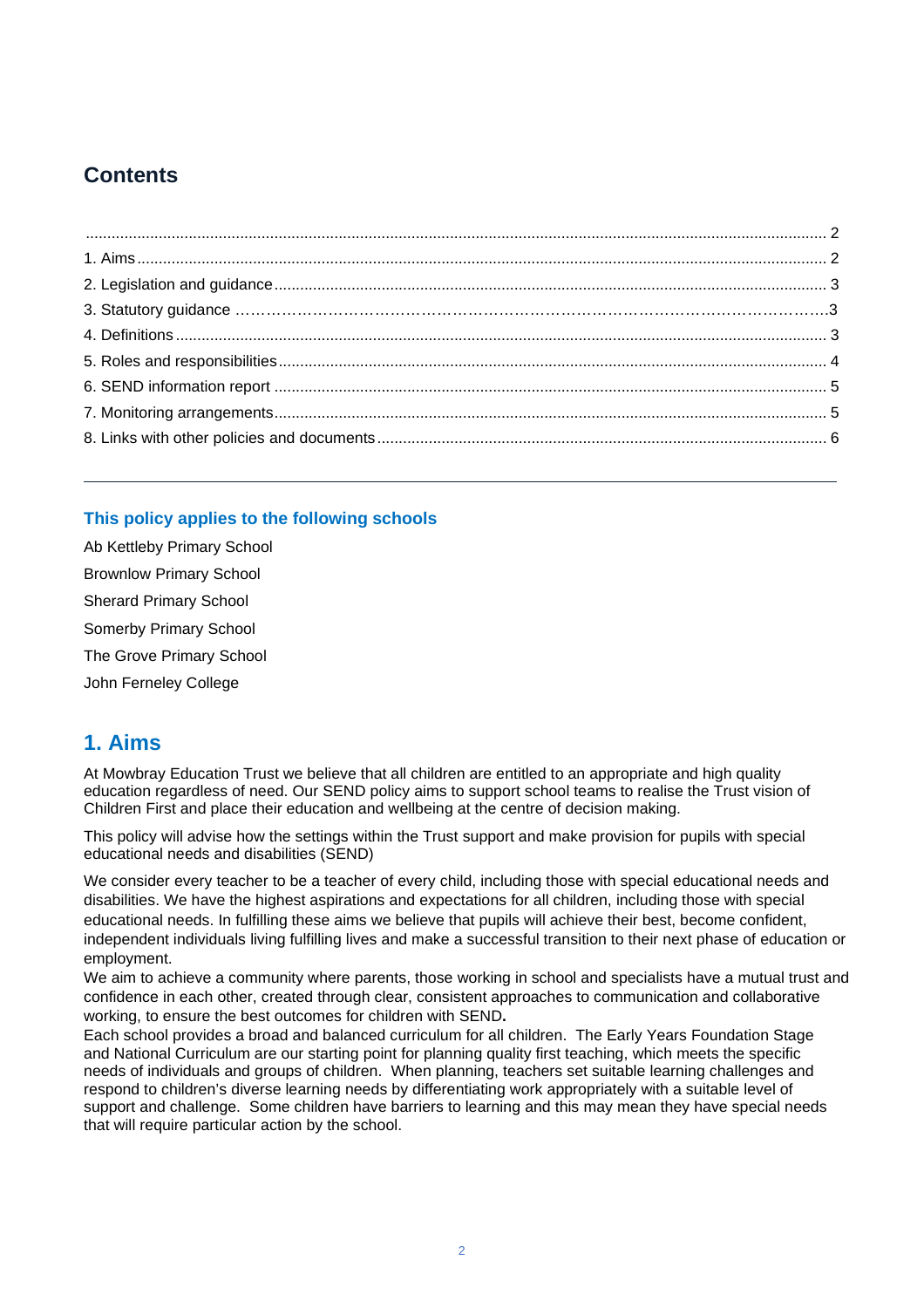Our aims are:

- To create a child centred environment that meets the special educational needs of each pupil
- To ensure that the special educational needs of children are identified, assessed and provided for as early as possible
- To make clear the expectations of all partners in the process
- To identify the roles and responsibilities of staff in providing for children's special educational needs
- To enable all children to have full access to all elements of the school curriculum
- To ensure that parents are fully involved in supporting their child's education
- To ensure that the children and parent/carers have a voice in this process and are meaningfully involved in co-production of plans and outcomes

Our objectives are:

- To identify and provide for pupils who have special educational needs and additional needs. To work within the guidance provided in the SEND Code of Practice, 2014
- To operate a "whole pupil, whole school" approach to the management and provision of support for special educational needs
- To ensure the school has a Special Educational Needs and Disabilities Co-ordinator (SENCo) who works to enable this policy.
- To provide support, advice and on-going training for all staff working with all pupils who may have special educational needs.

At some settings in the Trust there are specialist SEND provisions which provide for moderate to severe needs. The application criteria for these settings are different to the Primary Schools Admissions Policy agreed criteria.

## <span id="page-2-0"></span>**2. Legislation and guidance**

<span id="page-2-1"></span>This policy and the schools information report are based on the statutory guidance contained in

- [Special Educational Needs and Disability \(SEND\) Code of Practice](https://www.gov.uk/government/uploads/system/uploads/attachment_data/file/398815/SEND_Code_of_Practice_January_2015.pdf) and the following legislation:
- [Part 3 of the Children and Families Act 2014,](http://www.legislation.gov.uk/ukpga/2014/6/part/3) which sets out schools' responsibilities for pupils with SEN and disabilities
- [The Special Educational Needs and Disability Regulations 2014,](http://www.legislation.gov.uk/uksi/2014/1530/contents/made) which set out schools' responsibilities for education, health and care (EHC) plans, SEN co-ordinators (SENCOs) and the SEN information report
- **Equality Act 2010 Advice for Schools**

And the procedures stated in local policies

- MET Safeguarding policy
- SCH Accessibility plan

This policy also complies with our funding agreement and articles of association.

## <span id="page-2-2"></span>**3. Definitions**

A pupil has SEND where their learning difficulty or disability calls for special educational provision to be made for them. The SEND 0 – 25 Code of Practice states that a child has a learning difficulty or disability if he or she:

- has a significantly greater difficulty in learning than the majority of other of the same age, or
- has a disability which prevents or hinders him or her from making use of facilities of a kind generally provided for others of the same age in mainstream schools.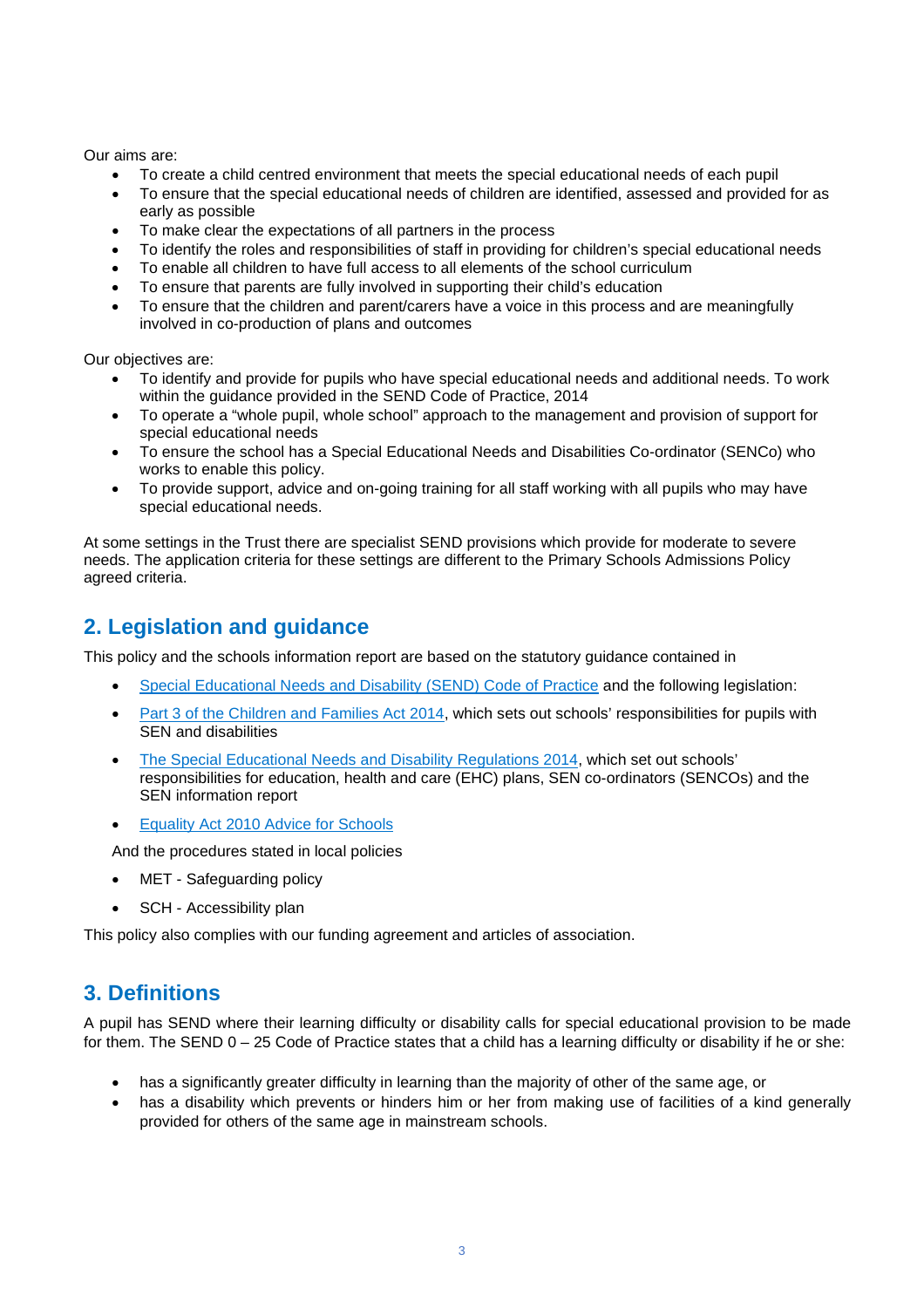This provision is different from or additional to that normally available to pupils of the same age**.** For some children, SEND can be identified at an early age, however, for other children and young people, difficulties become evident only as they develop**.**

The identification of SEND is built into the overall approach to monitoring the progress and development of all children. Class teachers will assess each child's skills and levels of attainment on entry, building on information from previous settings. Class teachers make regular assessments of progress for all children identifying where children are making less than expected progress given their age and individual circumstances. Where a child's progress is causing concern, this may be characterised by progress which:

- is significantly slower than that of their peers starting from the same baseline
- fails to match or better the child's previous rate of progress
- fails to close the attainment gap between the child and their peers
- widens the attainment gap

It can include progress in areas other than attainment – for instance where a child needs to make additional progress with wider development or social needs.

## <span id="page-3-0"></span>**4. Roles and responsibilities**

#### **4.1 The SENCO**

Each school has a Special Educational Needs Co-Ordinator (SENCo). In larger schools there may be an additional assistant SENCo and in some schools they may share a SENCo. The contact details for the SENCo will be found in the school's Information Report.

SENCos will:

- Work with the headteacher, MET SEND Lead and SEND link Trustee to determine the strategic development of the SEND policy and provision in the school
- Have day-to-day responsibility for the operation of this SEND policy and the co-ordination of specific provision made to support individual pupils with SEND, including those who have EHC plans
- Provide professional guidance to colleagues and work with staff, parents and other agencies to ensure that pupils with SEND receive appropriate support and high-quality teaching
- Advise on the graduated approach to providing SEND support
- Advise on the deployment of the school's delegated budget and other resources to meet pupils' needs effectively
- Be the point of contact for external agencies, especially the local authority (LA) and its support services
- Liaise with potential next providers of education to ensure that the school meets its responsibilities under the Equality Act 2010 with regard to reasonable adjustments and access arrangements
- Ensure the school keeps the records of all pupils with SEND up to date

#### **4.2 The SEND Link Trustee**

The SEND Link Trustee will:

- Help to raise awareness of SEND issues at trust board meetings
- Monitor the quality and effectiveness of SEND provision within the Trust and update the Quality of Education Committee on this
- Work with the headteacher, SENCos and MET SEND Lead to determine the strategic development of the SEND policy and provision in the school.

#### **4.3 The headteachers**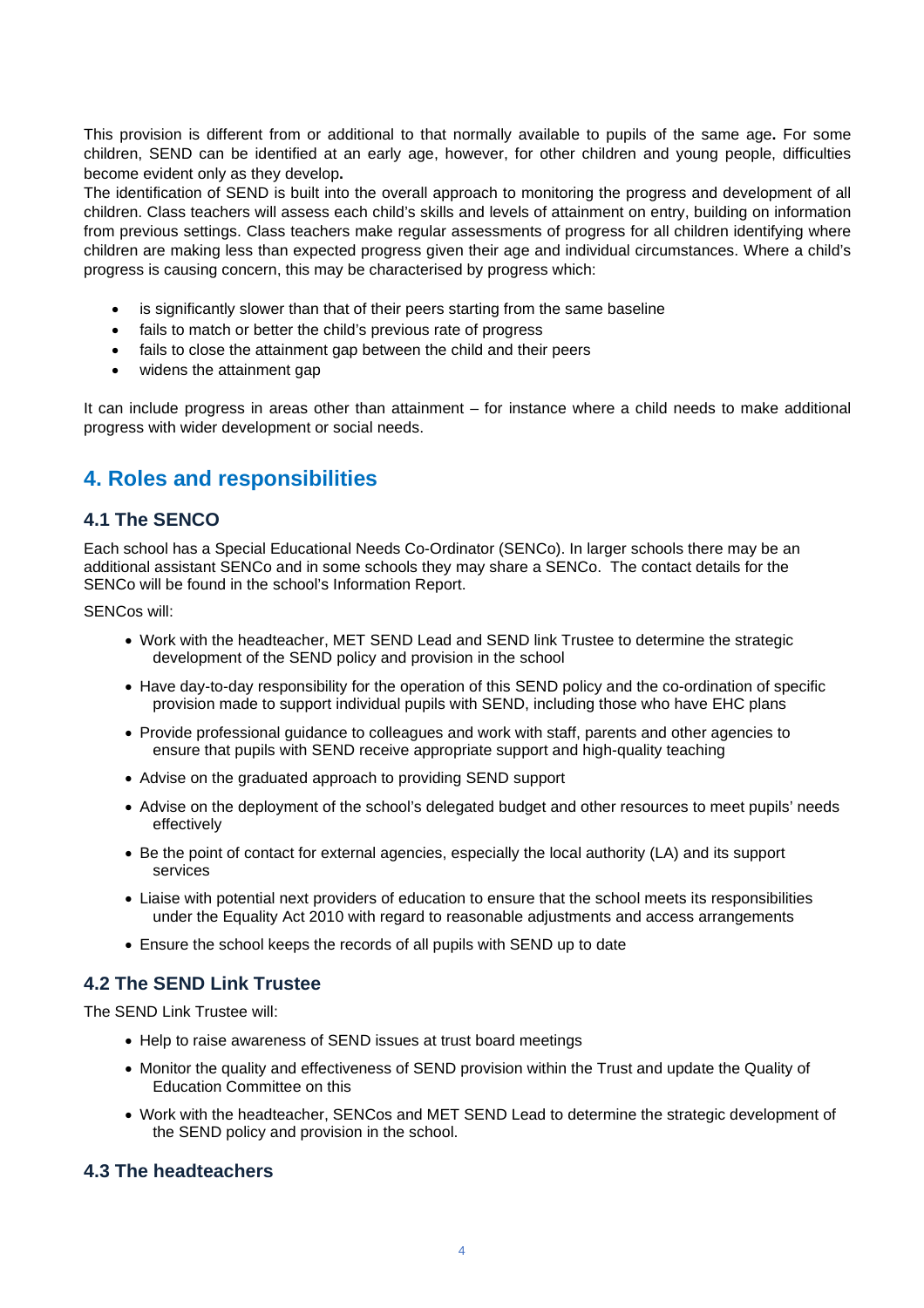The headteachers will:

- Work with the SENCos, MET SEND Lead and SEND link trustee to determine the development of the SEND information report and provision within the school
- Have overall responsibility for the provision and progress of learners with SEND within their setting

#### **4.4 Class teachers**

Each class teacher is responsible for:

- The progress and development of every pupil in their class
- Working closely with any teaching assistants or specialist staff to plan and assess the impact of support and interventions and how they can be linked to classroom teaching
- Working with the SENCo to review each pupil's progress and development and decide on any changes to provision
- Ensuring they follow this SEND policy

## <span id="page-4-0"></span>**5. SEND information report**

Each school will complete and publish a SEND information report. This will contain the following information and be available to view on the school website.

- The kinds of SEND that are provided for
- Identifying pupils with SEND and assessing their needs
- Consulting and involving pupils and parents
- Assessing and reviewing pupils' progress towards outcomes
- Supporting pupils moving between phases and preparing for adulthood
- Our approach to teaching pupils with SEND
- Adaptations to the curriculum and learning environment
- Additional support for learning
- Expertise and training of staff
- Securing equipment and facilities
- Evaluating the effectiveness of SEND provision
- Enabling pupils with SEND to engage in activities available to those in the school who do not have SEND
- Support for improving emotional, mental and social development
- Working with other agencies
- Complaints about SEND provision
- Contact details of support services for parents of pupils with SEND
- Contact details for raising concerns
- The local authority local offer

The SEND information report will be reviewed annually by the SENCo and Headteacher of each school.

## <span id="page-4-1"></span>**6. Monitoring arrangements**

This policy will be reviewed by the MET SEND Lead **every year**. It will also be updated if any changes to the information are made during the year.

The policy will be approved by the Trust board.